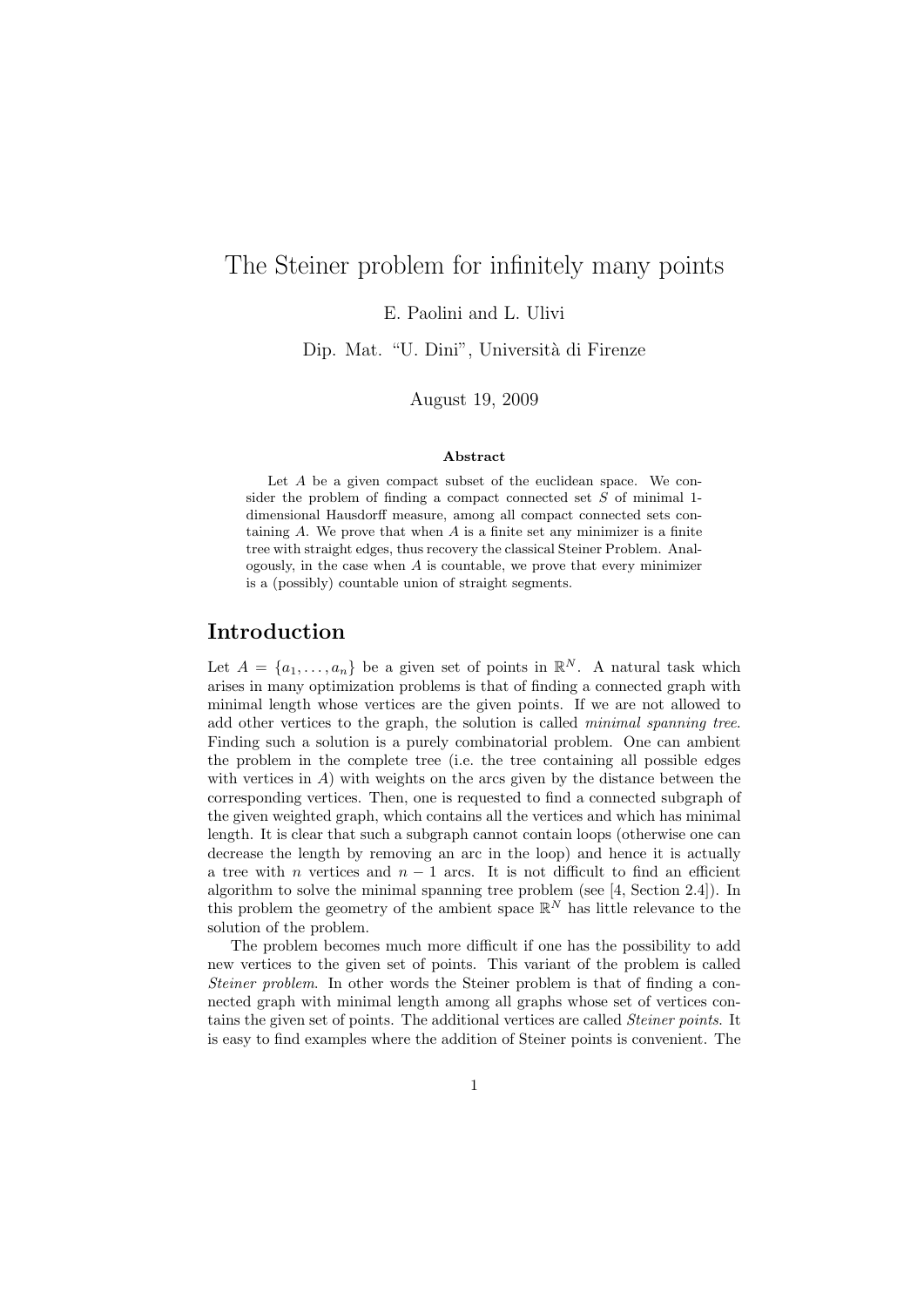simplest case can be found in the Fermat problem, which is the Steiner problem stated for three points:  $A = \{a, b, c\}$ . In this case one can prove that unless the triangle abc has an angle which is greater than 120 degrees, it is convenient to add a Steiner point (called Fermat point) inside the triangle. By a variational argument it is easy to show that the Fermat point is characterized by having equal angles of 120 degrees between the three arcs joining the vertices of the triangle.

Since there is no a priori upper-bound on the number of vertices we can add, we are now faced with a problem in which an infinite number of graphs with different topologies should be considered. Moreover the position of Steiner points should be determined and hence it is an additional unknown to the problem. Fortunately also in this case it is possible to make an a priori estimate on the number of vertices of the minimizer. So the problem reduces to a finite dimensional problem and existence of solutions can be achieved (see [4]). Notice, that such an existence result is not at all trivial, if approached from the graph theoretic setting. In fact the space of all finite graphs is dense in the space of all rectificable one-dimensional sets, hence one is requested to prove that a minimizing sequence converges to a finite graph.

Following these considerations one is naturally lead to state the Steiner problem in the more general framework given by Geometric Measure Theory. Instead of considering only finite graphs, we consider the family of all compact, connected sets  $S$  containing a given compact set  $A$ . The length will be the 1-dimensional Hausdorff measure  $\mathcal{H}^1$ . The interest in this more general formulation is given by the recent development in the study of irrigation and urban planning problems which has originated from [3]. In particular in [5] the Steiner problem comes into play in this more general formulation.

The existence of minimizers, in this setting, is straighforward (Theorem 1.1). In [2] the existence result is proved in the general setting of metric spaces, using the results of [1]. In this paper (which originates from the Degree Thesis of the second author) we show that when  $A \subseteq \mathbb{R}^N$  is finite, the minimizers are finite trees (Theorem 1.2). Thus we recover the equivalence with the original Steiner problem. As a consequence minimizers enjoy all the well known properties of minimal Steiner trees. We also show that when  $A$  is countable the minimizers are countable trees (Theorem 1.6). This last result turns out to be much more difficult to prove, and needs some refined topological arguments.

In the last section we consider a more general problem, where we do not require S to contain A but we only require  $S \cup A$  (together with S) to be connected. This allows one to consider sets  $A \subseteq \mathbb{R}^N$  which can possibly have positive Lebesgue measure, without forcing  $S$  to have infinite length. This setting was recently considered in [2] where some existence result are given in the more general case of metric spaces. In Theorem 2.1 we prove that in the case when A has a finite number of connected components, then the minimizers are, again, finite graphs with straight edges.

As a final remark we notice that the Steiner problem can be settled in the framework of 1-dimensional minimal surfaces. In particular the theory developed by Reifenberg in [7] is very similar to the setting presented here. In fact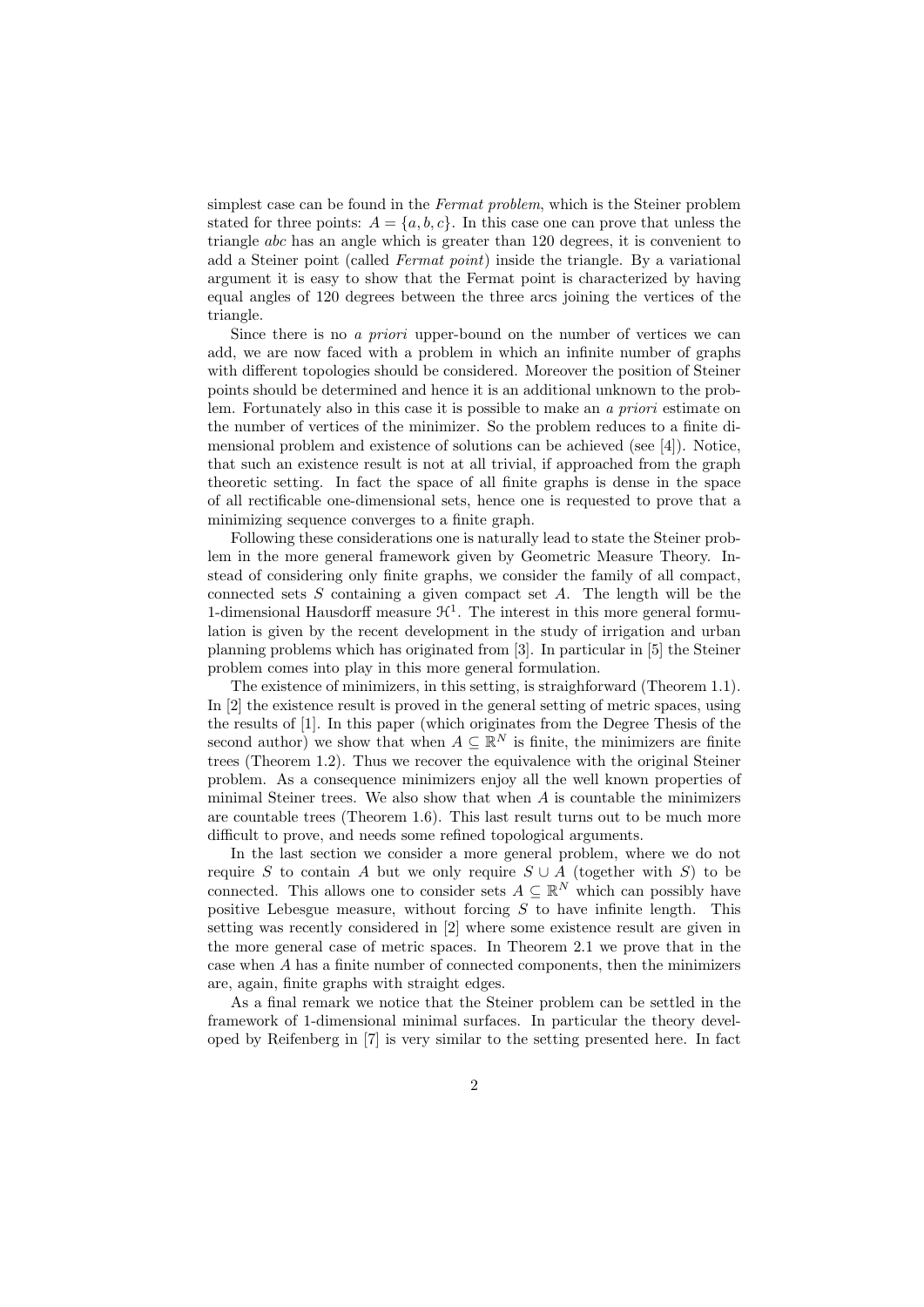Reifenberg considered compact sets to represent surfaces and used homological properties to fix the boundary condition. The more refined theory of varifolds is also able to deal with non-oriented surfaces. Applying to the Steiner problem the regularity results of these more general theories, we could obtain at once that the set  $S$  is regular, and hence composed by straight segments, outside a closed singular set which is  $\mathcal{H}^1$ -negligible. In this paper we obtain more refined results which, of course, only apply to the 1-dimensional case.

The results of this paper have been subsequently extended and refined in the forthcoming paper [6].

#### 1 The general setting of the Steiner problem

Let A be a compact subset of  $\mathbb{R}^N$ . We denote with

$$
\mathcal{S}(A) := \{ S \subseteq \mathbb{R}^N : S \text{ is compact, connected and } S \supseteq A \},
$$
  

$$
\mathcal{M}(A) := \{ S \in \mathcal{S}(A) : \mathcal{H}^1(S) \leq \mathcal{H}^1(S'), \forall S' \in \mathcal{S}(A) \}.
$$

**Theorem 1.1** (existence of minimizers). Let A be any compact subset of  $\mathbb{R}^N$ . Then  $\mathcal{M}(A)$  is not empty.

Proof. Let

$$
\ell = \inf_{S \in \mathcal{S}(A)} \mathcal{H}^1(S)
$$

and let  $R > 0$  be such that  $A \subseteq \overline{B_R(0)}$  (we denote with  $B_R(x)$  the open ball centered in  $x \in \mathbb{R}^n$  with radius  $R > 0$ ). If  $\ell = +\infty$  then we have, trivially,  $\overline{B_R(0)} \in \mathcal{M}(A)$ . Suppose  $\ell < +\infty$ , and take any sequence  $S_k \in \mathcal{S}(A)$  such that  $\mathfrak{H}^1(S_k) \to \ell$ . Up to a subsequence we may suppose that  $\mathfrak{H}^1(S_k) \leq 2\ell$  for all k. Moreover since every  $S_k$  is connected, and contains at least one point of  $B_R(0)$ , we deduce that  $S_k \subseteq \overline{B_{R+2\ell}(0)}$  for all k. Hence by the compactness theorem of compact subsets of  $\overline{B_{R+2\ell}}$  we know that up to a subsequence  $S_k \to S$  in the Hausdorff metric. It is easy to check that also  $S \in S(A)$ . By Golab's Theorem (see [1]) we find that

$$
\mathcal{H}^1(S) \le \liminf_k \mathcal{H}^1(S_k) = \ell
$$

and hence  $S \in \mathcal{M}(A)$ .

 $\Box$ 

We introduce some notation. If  $\gamma: [a, b] \to \mathbb{R}^n$  is a curve, we define:

$$
[\gamma] := \gamma([a, b]), \quad (\gamma) := \gamma((a, b)), \quad [\gamma) := \gamma([a, b)), \quad (\gamma] := \gamma((a, b]),
$$

$$
\partial \gamma := \{\gamma(a), \gamma(b)\}.
$$

If  $x, y \in \mathbb{R}^N$  we define the closed and open segments with end-points in x and  $y$ :

$$
[x,y]:=\{tx+(1-t)y\colon t\in [0,1]\},\quad (x,y):=\{tx+(1-t)y\colon t\in (0,1)\}.
$$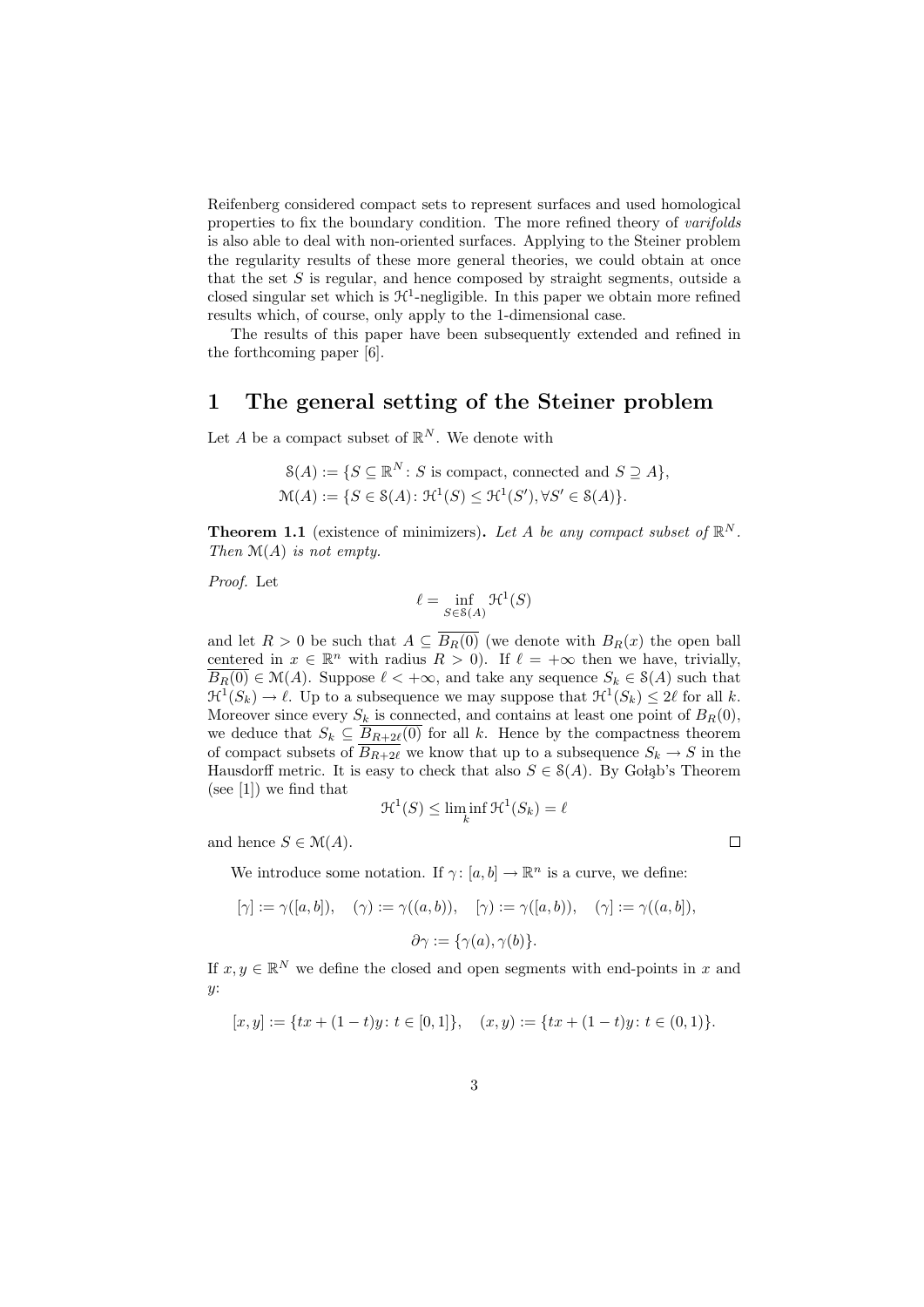**Theorem 1.2** (Steiner tree over a finite set). Let  $A = \{a_1, \ldots, a_n\}$  be a subset of  $\mathbb{R}^N$  and let  $S \in \mathcal{M}(A)$ .

Then there exists m and points  $x_i, y_i \in \mathbb{R}^N$  for  $i = 1, \ldots, m$  such that

$$
S = \bigcup_{i=1}^{m} [x_i, y_i]
$$

where the segments  $[x_i, y_i]$  can only meet on their vertices, i.e.  $[x_i, y_i] \cap (x_j, y_j) =$  $\emptyset$  for all  $i \neq j$ .

*Proof.* First of all notice that  $\mathcal{H}^1(S) < +\infty$ , in fact if we consider

$$
\tilde{S}:=\bigcup_{i=1}^n[0,a_i]
$$

we notice that  $\tilde{S} \in \mathcal{S}(A)$  and  $\mathcal{H}^1(S) \leq \mathcal{H}^1(\tilde{S}) < +\infty$ .

Since  $\mathcal{H}^1(S) < +\infty$  by [1, first rectifiability theorem] we know that given any two distinct points  $x, y \in S$  there exists a lipschitz continuous injective curve  $\gamma: [0, 1] \to S$  such that  $\gamma(0) = x, \gamma(1) = y$ .

For  $j = 2, \ldots, n$  consider the lipschitz continuous injective curves  $\eta_i : [0, 1] \rightarrow$ S such that  $\eta_i(0) = a_i$ ,  $\eta_i(1) = a_1$  and define

$$
S_1 := \{a_1\}, S_j := \bigcup_{i=2}^j [\eta_i], \qquad j = 2, ..., n.
$$

Clearly  $S_n \in \mathcal{S}(A)$  and by construction we have  $S_n \subseteq S$ . Now we claim that  $S_n = S$ . In fact suppose by contradiction that there exists  $x \in S \setminus S_n$ . Since  $S_n$  is compact, for some  $r > 0$  we would have  $S \setminus S_n \supseteq S \cap B_r(x)$ . But  $\mathfrak{H}^1(S \cap B_r(x)) \geq r$  since S is connected. Finally, recalling that  $S_n \subseteq S$ , we would find  $\mathcal{H}^1(S) - \mathcal{H}^1(S_n) \geq \mathcal{H}^1(S \setminus S_n) \geq r > 0$  which is a contradiction to the minimality of S.

Hence  $S_n = S$ . But in most cases the curves  $\eta_j$  will have many points in common. First of all we consider the points

$$
t_j := \min\{t \in [0,1]: \eta_j(t) \in S_{j-1}\}, \qquad j = 2, \dots, n
$$

and consider the restricted curves  $\tilde{\eta}_j = \eta_j|_{[0,t_j]}$ . Again we have that  $S_j =$  $S_{j-1} \cup [\tilde{\eta}_j]$  hence  $S = S_n = \bigcup [\tilde{\eta}_j]$ . Now the curves  $\tilde{\eta}_j$  satisfy the property  $(\tilde{\eta}_j) \cap [\tilde{\eta}_i] = \emptyset$  only when  $j > i$  since in general the point  $\eta_j(t_j)$  can be an internal point of some curve  $\eta_i$  with  $i < j$ .

To get the result stated in the theorem we need to break each curve  $\tilde{\eta}_i$  in many parts. First of all if  $t_j = 0$  we completely discard the curve  $\tilde{\eta}_j$ . Otherwise we consider the restrictions of the curve  $\tilde{\eta}_i$  to the intervals  $[0, s_1]$ ,  $[s_1, s_2]$ , ...  $[s_k, t_j]$ , where  $s_1, \ldots, s_k$  are the points where the curve  $(\tilde{\eta}_j)$  possibly meets the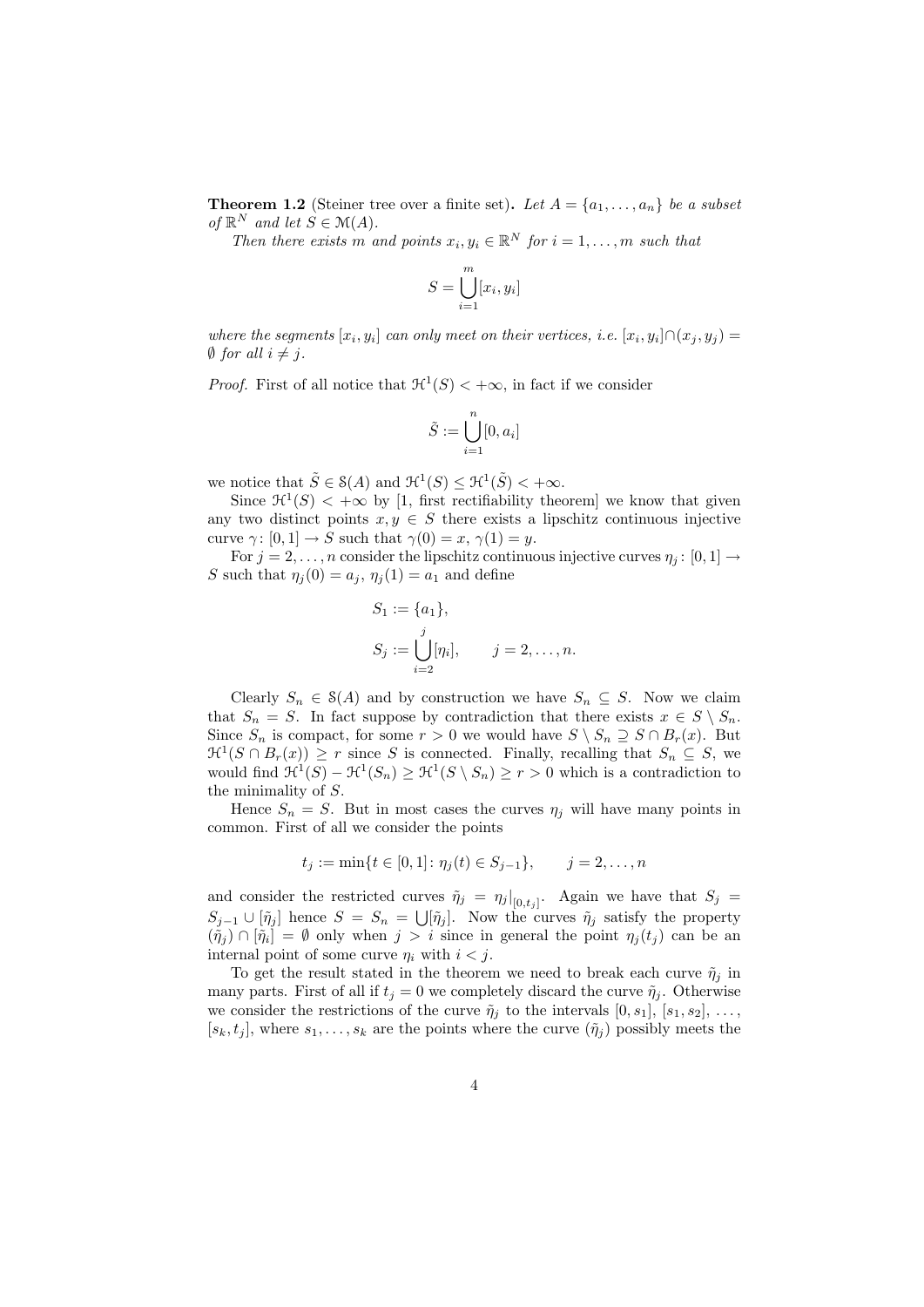end points  $\eta_i(t_i)$  for some  $i > j$ . In this way we obtain the curves  $\gamma_1, \ldots, \gamma_m$ with the property that  $S = \bigcup [\gamma_j]$  and  $[\gamma_i] \cap (\gamma_j) = \emptyset$  for all  $i \neq j$ .

At this point we only need to prove that every curve  $\gamma_j$  is a straight segment. Consider any one of the curves  $\gamma_j$ , and let  $x_j$  and  $y_j$  be its end-points. Define

$$
S' := (S \setminus (\gamma_j)) \cup [x_j, y_j].
$$

Since the open curve  $(\gamma_i)$  does not intersect any other curve of S, it is easy to verify that S' is compact and connected, hence  $S' \in \mathcal{S}(A)$ . Since  $S \in \mathcal{M}(A)$ , we have

$$
\mathcal{H}^1(S) \le \mathcal{H}^1(S') = \mathcal{H}^1(S) - \mathcal{H}^1([\gamma_j]) + \mathcal{H}^1([x_j, y_j])
$$

hence  $\mathcal{H}^1([\gamma_j]) = \mathcal{H}^1([x_j, y_j]) = |y_j - x_j|$ . But the segment is the only curve with this propery, so we conclude that  $[\gamma_i] = [x_i, y_i]$ .  $\Box$ 

**Lemma 1.3.** Let X be a compact connected metric space with  $\mathcal{H}^1(X) < +\infty$ . Then X is pathwise connected and locally pathwise connected.

*Proof.* For the first claim  $(X$  pathwise connected) see [1, first rectifiability theorem]. To prove that  $X$  is locally pathwise connected it is enough to prove that it is locally connected, since then we apply the first claim locally.

Let  $x_0 \in X$  and  $\rho > 0$  be given. We want to prove that there exists a connected neighbourhood of  $x_0$  contained in  $\overline{B_\rho(x_0)}$ . Consider  $X_\rho := X \cap$  $\overline{B_{2o}(x_0)}$  and let  $X_i$  with  $i \in I$  be the connected components of  $X_o$ . Recall that every connected component  $X_i$  is closed in  $X_\rho$  and hence it is compact. Let  $X_0$  be the connected component containing  $x_0$ . And consider the family  $X_j$  with  $j \in J$  of such connected components  $X_j$  which intersect the smaller ball  $B_{\rho}(x_0)$ . Every  $X_j$  is compact and does not contain  $x_0$  so it has positive distance from  $x_0$ . If J is finite there would exist a minimal distance  $\varepsilon > 0$ such that  $X \cap B_{\varepsilon}(x_0) = X_0 \cap B_{\varepsilon}(x_0)$  and hence  $X_0$  would be a connected neighbourhood of  $x_0$ . On the other hand suppose that  $J$  is infinite. So we have infinitely many disjoint connected sets  $X_j$  such that  $X_j \ni y_j$  with  $y_j \in B_\rho(x_0)$ . We also claim that every  $X_j$  has a point in  $\partial B_{2\rho}(x_0)$ . Otherwise we would conclude that  $X_j \subseteq B_{2\rho}(x_0)$  which means that  $X_j$  is also open in X. And this is a contradiction with the connectedness of X. So for every  $j \in J$  we find points  $y_j, z_j \in X_j$  such that  $d(x_j, z_j) \ge \rho$  and hence  $\mathcal{H}^1(X_j) \ge \rho$ . Since J is infinite we would conclude that  $\mathcal{H}^1(X) = +\infty$  which is in contradiction with the hypothesys.  $\Box$ 

**Definition 1.4.** Let  $S \in S(A)$ . We say that S is *indecomposable*, if  $S \setminus A$  is connected.

**Theorem 1.5.** Let A be a compact and countable subset of  $\mathbb{R}^N$ . If  $S \in \mathcal{M}(A)$ ,  $\mathfrak{R}^1(S) < +\infty$ , and S is indecomposable, then

$$
S \setminus A_0 = \bigcup_{i \in \mathbb{N}} [x_i, y_i]
$$

where  $A_0 \subseteq A$ ,  $x_i, y_i \in S$  satisfy  $x_i \neq y_i$  and  $[x_i, y_i] \cap (x_j, y_j) = \emptyset$  for all  $i \neq j$ ,  $i, j \in \mathbb{N}$  and  $(x_i, y_i) \cap A = \emptyset$  for all  $i \in \mathbb{N}$ .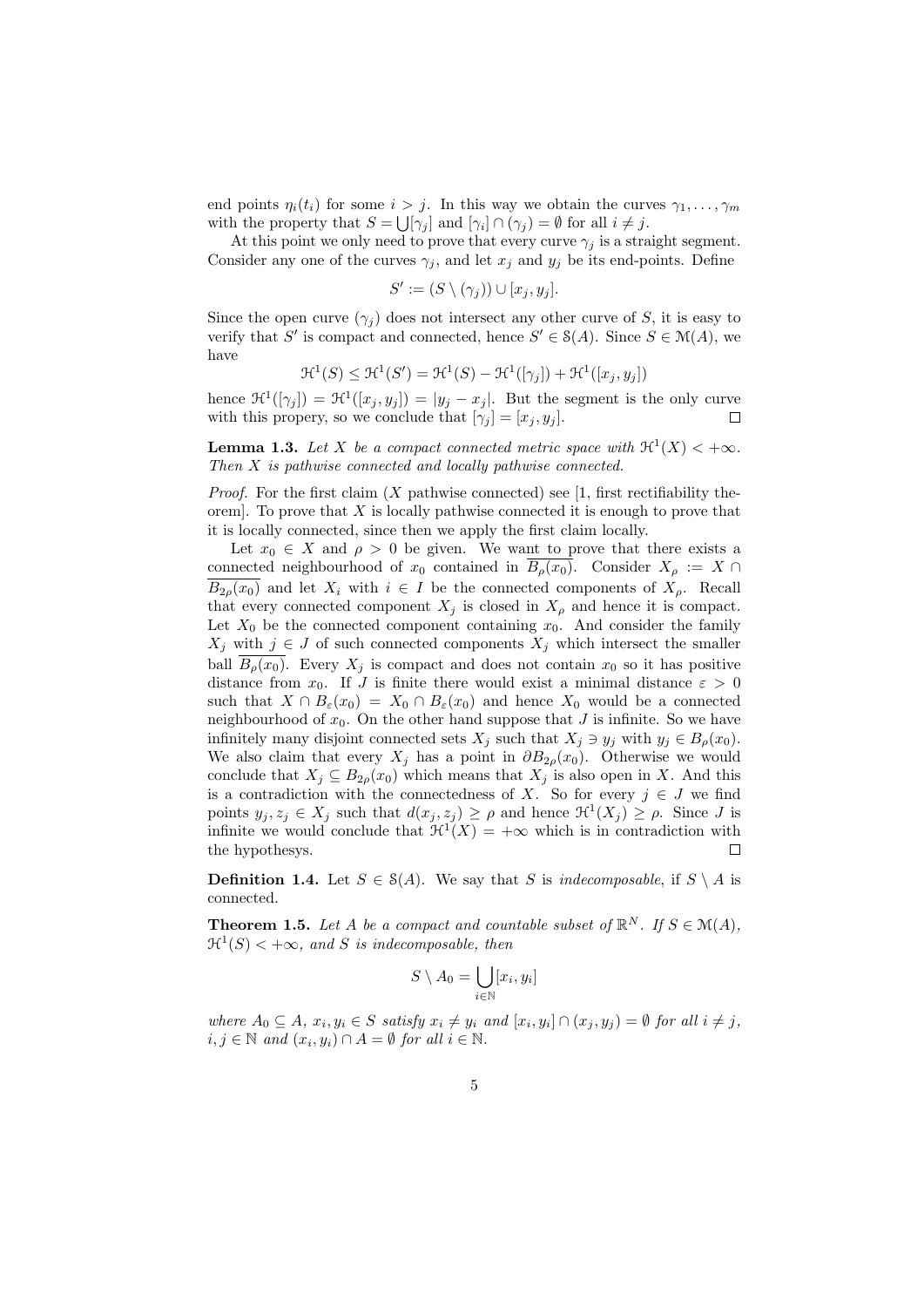Proof. Step 1. We prove that S is the union of injective curves  $\gamma_i$  such that  $(\gamma_i) \cap [\gamma_j] = \emptyset$  for all  $j < i$ .

Let  $A = \{a_i : i \in \mathbb{N}\}\$  with  $a_i \neq a_j$  for  $i \neq j$  and choose  $x_0 \in S \setminus A$ . Since  $\mathfrak{H}^1(S) < +\infty$  there exist lipschitz continuous injective curves  $\eta_j: [0,1] \to S$ such that  $\eta_j(0) = a_j, \eta_j(1) = x_0$  for all  $j = 1, 2, ...$  We define

$$
S_j := \bigcup_{i=1}^j [\eta_i]
$$

and

$$
\bar{t}_1 := 1,
$$
  
\n $\bar{t}_j := \min\{t \in [0, 1]: \eta_j(t) \in S_{j-1}\}, \quad i = 2, 3, ...$ 

Then we consider the restrictions  $\gamma_j := \eta_j|_{[0, \bar{t}_j]}$  and notice that  $S_j = S_{j-1} \cup [\gamma_j]$ while  $(\gamma_i) \cap [\gamma_j] = \emptyset$  if  $j < i$ . In fact every curve  $[\gamma_i]$  can possibly meet the union  $S_i$  of the curves  $[\gamma_i]$  with  $j < i$  only in its right extremal point  $\gamma_i(\bar{t}_i)$ . Let

$$
S' := \bigcup_{j \in \mathbb{N}} [\gamma_j] = \bigcup_{j \in \mathbb{N}} S_j.
$$

By construction  $S'$  is bounded, connected and contains  $A$ . We will prove that it is also closed. Consider any sequence  $x_k \in S'$  such that  $x_k \to \bar{x}$ . We have to prove that  $\bar{x} \in S'$ . If there exists some j such that  $[\gamma_j]$  contains  $x_k$  for infinitely many indices k, then we have  $\bar{x} \in [\gamma_j] \subseteq S'$ , and we are done. Otherwise we may assume that there exists a subsequence  $x_{k_i}$  such that  $x_{k_i} \in [\gamma_{j_i}]$  for  $i = 1, 2, \ldots$ where  $j_i$  is a strictly increasing sequence of indices. Now notice that

$$
\sum_{i=1}^{+\infty} \mathcal{H}^1([\gamma_{j_i}]) = \mathcal{H}^1\left(\bigcup_{i=1}^{+\infty} [\gamma_{j_i}]\right) \le \mathcal{H}^1(S) < +\infty
$$

therefore  $\mathfrak{H}^1([\gamma_{j_i}]) \to 0$  as  $i \to \infty$ .

By construction, for all i one has  $\gamma_{j_i}(0) \in A$  and since  $|x_{k_i} - \gamma_{j_i}(0)| \leq$  $\mathfrak{H}^1([\gamma_{j_i}]) \to 0$  and  $x_{k_i} \to \bar{x}$ , one notices that  $\gamma_{j_i}(0) \to \bar{x}$  as  $i \to \infty$ . Since A is closed, it follows that  $\bar{x} \in A \subseteq S'$ . Hence we have proven that S' is closed, and hence compact.

Now we are going to prove by contradiction that  $S' = S$ . Otherwise since  $S' \subseteq S$  and  $S'$  is compact, there would exist  $x \in S \setminus S'$  and  $r > 0$  such that  $S \cap B_r(x) \subseteq S \setminus S'$ . Thus we would have

$$
\mathcal{H}^1(S) - \mathcal{H}^1(S') = \mathcal{H}^1(S \setminus S') \ge \mathcal{H}^1(S \cap B_r(x)) \ge r > 0
$$

and this is a contradiction to the minimality of S. This concludes Step 1.

Step 2. We prove that  $S$  contains no loop. We claim that there exists no continuous curve  $\gamma: [0, 1] \to S$  such that  $\gamma(0) = \gamma(1)$  which is injective on [0, 1). Suppose by contradiction that such a curve  $\gamma$  exists and consider the set

$$
B:=\bigcup_{j\in\mathbb{N}}\partial\gamma_j.
$$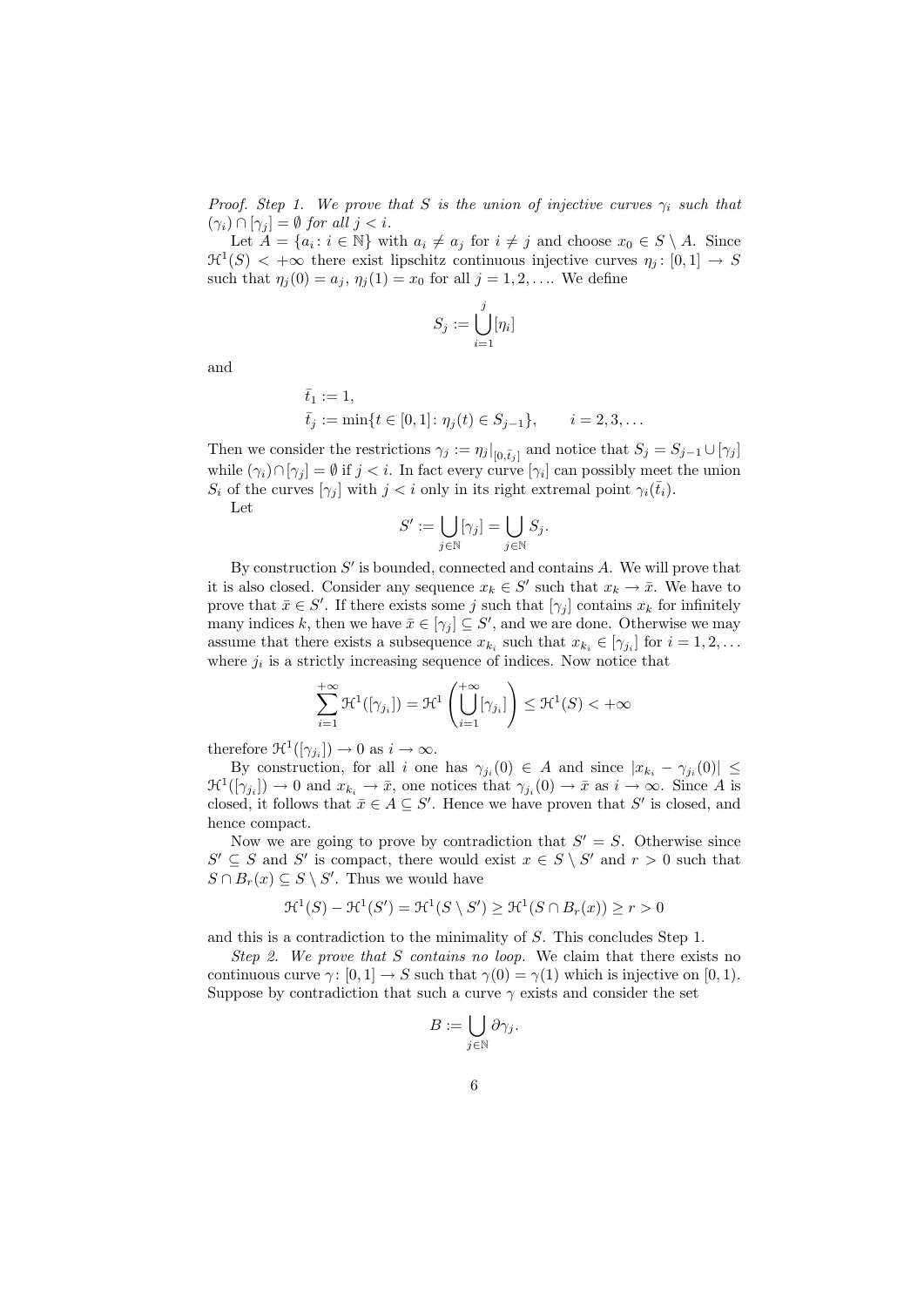Notice that  $B \supseteq A$  since  $\gamma_j(0) = a_j$ .

Since B is countable, while ( $\gamma$ ) is not, there exists a point  $x \in (\gamma) \setminus B$ . We claim also that  $x \notin \overline{B}$ . On the contrary, there would exist a sequence of points  $x_k \to x$  with  $x_k \in \partial \gamma_{j_k}$  with  $j_k \to \infty$ . Reasoning as in the previous step, we notice that  $|x_k - \gamma_{j_k}(0)| \to 0$  and since  $\gamma_{j_k}(0) \in A$  we would conclude  $x \in A \subseteq B$ , which is a contradiction. So there exists a whole neighbourhood U of x such that  $U \cap \overline{B} = \emptyset$  and in particular there would exist  $i \in \mathbb{N}$ ,  $t_0 \in (0, 1)$ and  $\varepsilon > 0$  such that  $\gamma_i(t_0) = x$  while  $\gamma_i(t) \notin \overline{B}$  for all  $t \in I_{\varepsilon} := [t_0 - \varepsilon, t_0 + \varepsilon]$ . Let  $\eta$  be the restriction of the curve  $\gamma_i$  to the interval  $[t_0 - \varepsilon, t_0 + \varepsilon]$ . Since the small curve  $\eta$  does not meet any curve  $[\gamma_i]$  with  $j \neq i$ , and since  $\eta(t_0) \in [\gamma]$ , we conclude that  $[\eta] \subseteq [\gamma]$ . Then we define

$$
S' := S \setminus (\eta).
$$

Clearly  $S' \supseteq A$ , we claim that S' is also compact. In fact if  $x_k$  is a sequence of points in S', up to a subsequence we might suppose that  $x_k \to x \in S$ . We only have to prove that  $x \notin (\eta)$ . Notice that  $x_k \in [\gamma_{j_k}]$  for some  $j_k \neq i$ . If there exists some  $j \in \mathbb{N}$  such that  $j_k = j$  for infinitely many values of  $k \in \mathbb{N}$  we conclude that  $x \in [\gamma_j] \subseteq S'$ . Otherwise we could find a subsequence of  $j_k$  (not relabeled) such that  $j_k \to \infty$ . Since  $|x_{j_k} - \gamma_{j_k}(0)| \leq \mathcal{H}^1([\gamma_{j_k}]) \to 0$  we conclude that  $\gamma_{j_k}(0) \to x$  and hence  $x \in B \subseteq S^j$ .

So we have proven that  $S'$  is compact. Moreover  $S'$  is pathwise connected. In fact notice that the two end-points  $\partial \eta$  are connected in S' through a path in the loop  $[\gamma]$ . So every curve in S joining points of S', can be eventually modified by means of  $\gamma$  so that it does not pass through  $[\eta]$ .

Hence we get a contradiction to the minimality of S because  $\mathcal{H}^1(S)$  =  $\mathfrak{H}^1(S') + \mathfrak{H}^1([\eta])$  and  $\mathfrak{H}^1([\eta]) > 0$ .

Step 3. We prove that for all  $i \in \mathbb{N}$  one has  $A \cap (\gamma_i] = \emptyset$ . On the contrary there would exist a point  $a \in A \cap (\gamma_i]$  for some index *i*. By hypothesys the set  $S \setminus A$  is connected. Since  $\mathcal{H}^1(S) < +\infty$  by Lemma 1.3 the set S is locally pathwise connected. So  $S \setminus A$  is connected and locally pathwise connected hence it is pathwise connected. Let  $t \in (0, \bar{t}_i]$  be such that  $\gamma_i(t) = a$  and let  $s \in (0, t)$ be such that  $x := \gamma_i(s) \notin A$ . Since  $S \setminus A$  is pathwise connected we can find an injective curve  $\gamma: [0, 1] \to S \setminus A$  such that  $\gamma(0) = \gamma_i(s)$  and  $\gamma(1) = x_0$ . Recall that  $x_0$  was choosen in Step 1, so that  $x_0 \notin A$  and  $x_0 \in S_j$  for all j. We also know that  $S_{i-1}$  is connected so we can find a curve in  $S_{i-1}$  joining  $\gamma_i(\bar{t}_i)$ with  $x_0$ . Joining such a curve with  $\gamma_i$  we are able to find an injective curve  $\eta: [0,1] \to S$  such that  $\eta(0) = \gamma_i(s)$ ,  $\eta(1/2) = a$  and  $\eta(1) = x_0$ . Notice that we have  $\eta(0) = \gamma(0)$  and  $\eta(1) = \gamma(1)$ . Next we consider

$$
s_1 := \max\{t \in [0, 1/2] : \eta(t) \in [\gamma]\}
$$
  

$$
s_2 := \min\{t \in [1/2, 1] : \eta(t) \in [\gamma]\}
$$

and notice that  $s_1 < 1/2 < s_2$  so the curve  $\eta$  restricted to the interval  $[s_1, s_2]$ concatenated with the curve  $\gamma$  between the points  $\eta(s_1)$  and  $\eta(s_2)$ , gives a nontrivial injective loop in S. And this is a contradiction to what we proved in Step 2.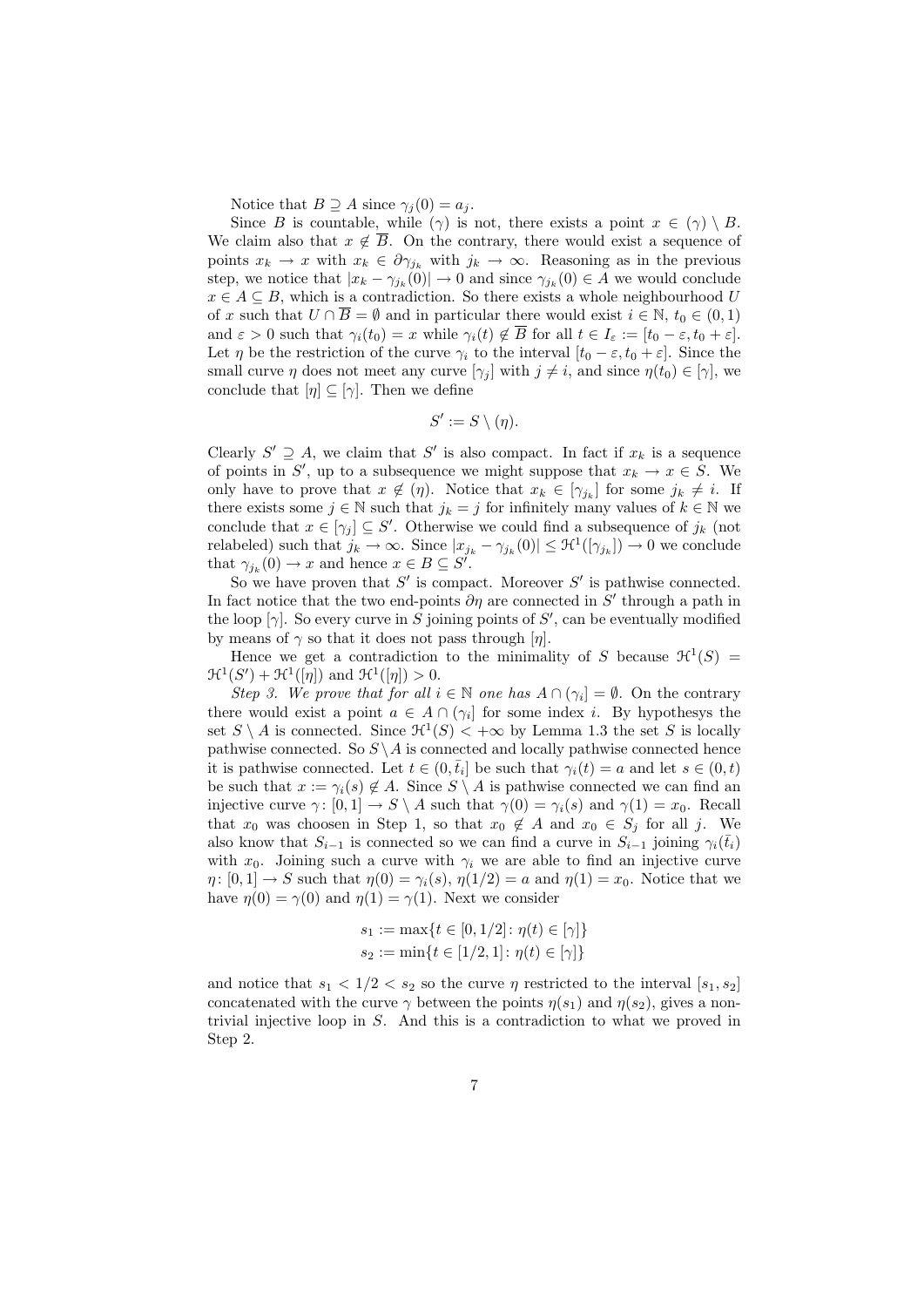Step 4. We claim that  $\bar{t}_i > 0$  for all  $i \in \mathbb{N}$ . We know that  $\bar{t}_1 = 1$  so consider any  $i > 1$ . Recall that  $\gamma_i(\bar{t}_i) \in S_{i-1}$ . In particular there exists  $j < i$ such that  $\gamma_i(\bar{t}_i) \in [\gamma_j]$ . Now if we suppose by contradiction that  $\bar{t}_i = 0$  we have  $\gamma_i(\bar{t}_i) = \gamma_i(0) = a_i \in A$  and hence  $[\gamma_j] \cap A \supseteq \{a_i\}$ . By Step 3, the only possibility is that  $\gamma_i(0) = a_i$  which means that  $a_i = a_j$  with  $i \neq j$  which is in contradiction with the definition of the points  $a_i$  given in Step 1.

Step 5. We split every curve  $[\gamma_i]$  into pieces which do not contain points of B in the interior. Let i be a fixed index and consider the curve  $[\gamma_i]$ . Consider also the set

$$
T = \{ t \in (0, \bar{t}_i) \colon \gamma_i(t) \in B \}
$$

(recall that B was defined in Step 2). We claim that  $[0, \bar{t}_i] \setminus T$  has, at most, a countable number of connected components. If T is finite the claim is trivial. Otherwise let  $t_k$  be any sequence of points in T, and suppose that  $t_k \to t$  for some  $t \in [0, \bar{t}_i]$ . We have  $\gamma_i(t_k) \in \partial \gamma_{j_k}$  for some sequence  $j_k \to \infty$ . Hence, reasoning as we did before,  $\gamma_i(t_k) \to \gamma_i(t) \in A$ . But we have just proved that  $(\gamma_i] \cap A = \emptyset$ , hence we conclude that necessarily  $t = 0$ . So T has 0 as the only accumulation point in  $[0, \bar{t}_i]$ . This means that the sequence of points  $t_k$  can be sorted in decreasing order, i.e. we might and shall suppose that

$$
t_0 := \bar{t}_i > t_1 > t_2 > \ldots > t_j > \ldots > 0.
$$

In particular the set  $(0, \bar{t}_i] \setminus T$  has a countable number of connected components.

Let  $m_i \in \mathbb{N} \cup \{+\infty\}$  be the number of connected components of  $[0, \bar{t}_i] \setminus T$ . We replace the curve  $\gamma_i$  into  $m_i$  pieces  $\gamma_i^k = \gamma_{i|[t_{k+1},t_k]}$  such that

$$
(\gamma_i] \subseteq \bigcup_{k=0}^{m_i} [\gamma_i^k] \subseteq [\gamma_i].
$$

The family of curves  $\{\gamma_i^k : i \in \mathbb{N}, k = 0, \ldots, m_i\}$  is a countable family of curves which we could enumerate with a single index as in  $\{\alpha_j : j \in \mathbb{N}\}\$  where  $\alpha_j = \gamma_i^k$  for some i and k depending on j. The curves  $\alpha_j$  have the property that  $[\alpha_i] \cap (\alpha_i) = \emptyset$  for all  $i \neq j$  and there exists a set  $A_0 \subseteq A$  such that

$$
S \setminus A_0 = \bigcup_{j \in \mathbb{N}} [\alpha_j].
$$

Notice that it can actually happen that  $A_0$  is not empty. For example if  $A = \{1/n : n \in \mathbb{N}\} \cup \{0\}$ , then the unique minimal set  $S \in \mathcal{M}(A)$  is given by  $S = [0, 1]$  and from the previous construction, up to renumbering, we obtain  $[\alpha_j] = [1/(j+1), 1/j]$  and  $A_0 = \{0\}.$ 

Step 6. For all  $j \in \mathbb{N}$  the set  $(\alpha_j)$  is relatively open in S. Suppose by contradiction that there exists a sequence of points  $x_k \in S \setminus (\alpha_i)$  such that  $x_k \to x$  and  $x \in (\alpha_j)$ . If there are infinitely many indices k such that  $x_k \in A_0$ , we would have  $x \in \overline{A_0} \subseteq A$ , and hence  $x \notin (\alpha_j)$ . So we might (and shall) suppose that  $x_k \in \bigcup_i [\alpha_i]$ , and hence there exists  $i_k \in \mathbb{N}$  such that  $x_k \in [\alpha_{i_k}]$  for all k.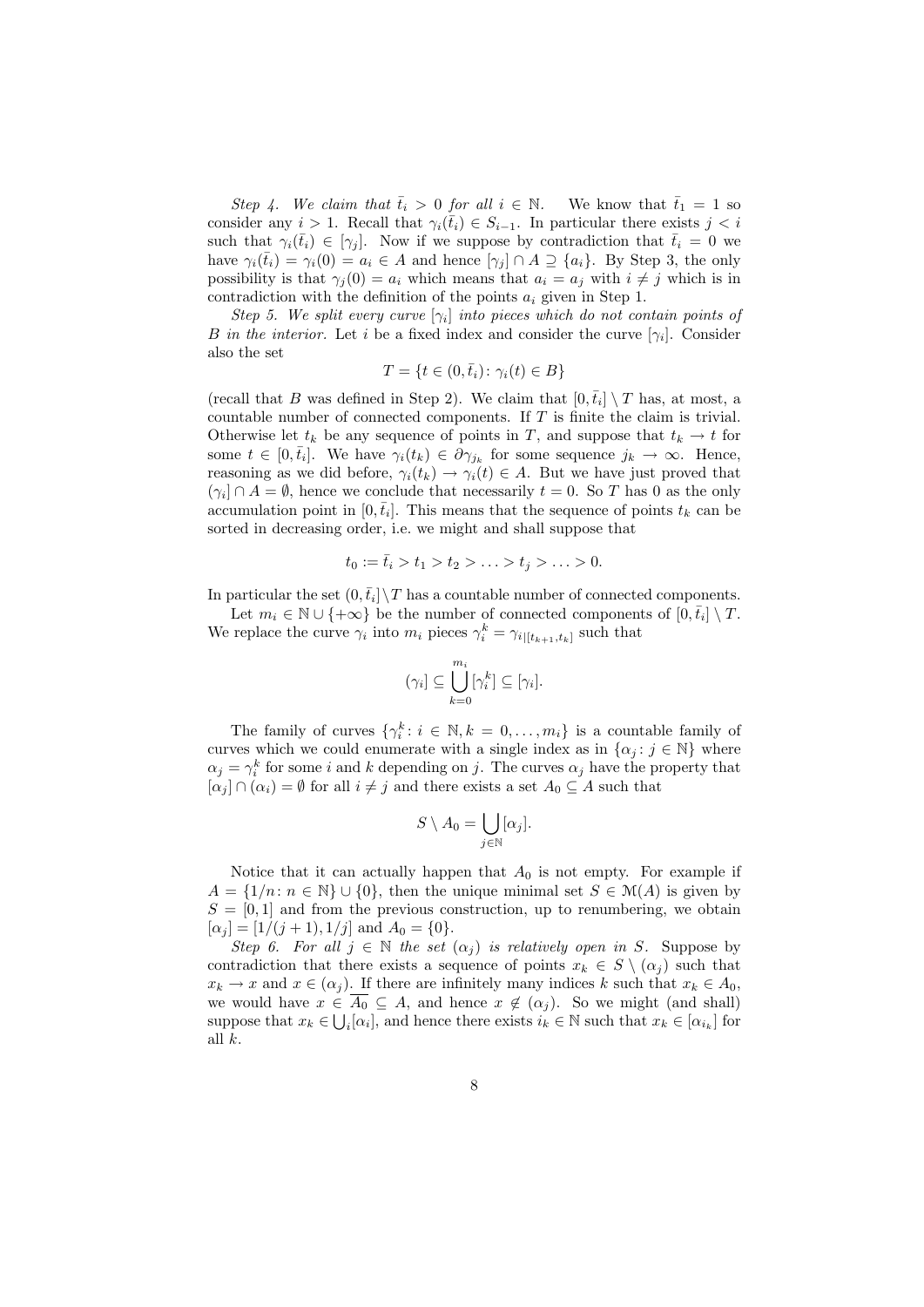Again we notice that  $i_k$  cannot be bounded, otherwise there would exist a value i such that  $x_k \in [\alpha_i]$  for infinitely many values of k. In such a case we would find  $x \in [\alpha_i]$  contrary to the condition  $[\alpha_i] \cap (\alpha_j) = \emptyset$ . Up to a subsequence, we might assume that  $i_k \to \infty$  is strictly increasing. So reasoning as we did before, we find that  $|\alpha_{i_k}(0) - x_k| \leq \mathcal{H}^1([\alpha_{i_k}]) \to 0$ . Since  $\partial \alpha_j \subseteq B$  for every j, and B is closed, we conclude that  $x \in B$ . But this is a contradiction, since by construction  $(\alpha_i) \cap B = \emptyset$ .

Step 7. The curves  $\alpha_i$  are straight segments. Suppose the contrary, i.e. that there exists  $j \in I$  such that  $[\alpha_j] \neq [x_j, y_j]$ . Then  $\mathcal{H}^1([x_j, y_j]) < \mathcal{H}^1([\alpha_j])$ . Let  $x_i, y_i$  be the two end-points of  $\alpha_i$ , and define

$$
\tilde{S} := A_0 \cup \bigcup_{i \in I \setminus \{j\}} [\alpha_i] \cup [x_j, y_j] = (S \setminus (\alpha_j)) \cup [x_j, y_j].
$$

Now we need to prove that  $\tilde{S} \in \mathcal{S}(A)$ . First of all notice that  $\tilde{S}$  is compact, because  $(\alpha_i)$  is relatively open in S.

Then let us prove that  $\tilde{S}$  is pathwise connected. Let x, y be two points of S. Suppose by simplicity that  $x, y \in S \setminus (\alpha_i)$  (the other cases being similar). Since S is pathwise connected we can find a curve  $\gamma$  joining x with y. If this curve is contained in  $S \setminus (\alpha_j)$  then it is contained in  $\tilde{S}$ . Otherwise we claim that the first and last points of intersection with  $[\alpha_j]$  are  $x_j$  and  $y_j$ . In fact suppose that  $x \in [\alpha_j]$  is the limit of points  $x_j \in S \setminus [\alpha_j]$ . If there is a subsequence which lies entirely in one curve  $[\alpha_i]$  then the limit point is in  $[\alpha_i] \cap [\alpha_j] \subseteq \{x_j, y_j\}.$ Otherwise the sequence spans infinitely many different curves  $\alpha_i$ . In this case the limit point is either a point of  $A$  or a point of  $A_0$  (as we already proved before). In both cases it cannot be a point of  $(\alpha_i)$ . So the part of curve  $\gamma$  which crosses  $(\alpha_i)$  is bounded by the two extremal points  $x_i, y_i$  and can be replaced by the segment  $[x_i, y_i]$ . Thus  $\tilde{S} \in \mathcal{S}(A)$ .

On the other hand we have

$$
\mathcal{H}^1(\tilde{S}) \leq \mathcal{H}^1(S \setminus (\alpha_j)) + \mathcal{H}^1([x_j, y_j])
$$
  
=  $\mathcal{H}^1(S) - \mathcal{H}^1([\alpha_j]) + \mathcal{H}^1([x_j, y_j])$   
<  $\mathcal{H}^1(S)$ 

contrary to the minimality of S.

**Theorem 1.6.** Let  $A \subseteq \mathbb{R}^N$  be a countable and compact set. Let  $S \in \mathcal{M}(A)$ . If  $\mathfrak{R}^1(S)$  <  $+\infty$  then there exists  $A_0 \subseteq A$  such that

$$
S \setminus A_0 = \bigcup_{i \in \mathbb{N}} [x_i, y_i]
$$

where  $x_i, y_i \in \mathbb{R}^N$  are points such that  $[x_i, y_i] \cap (x_j, y_j) = \emptyset$  for all  $i \neq j$ , and  $x_i \neq y_i$  for all i.

 $\Box$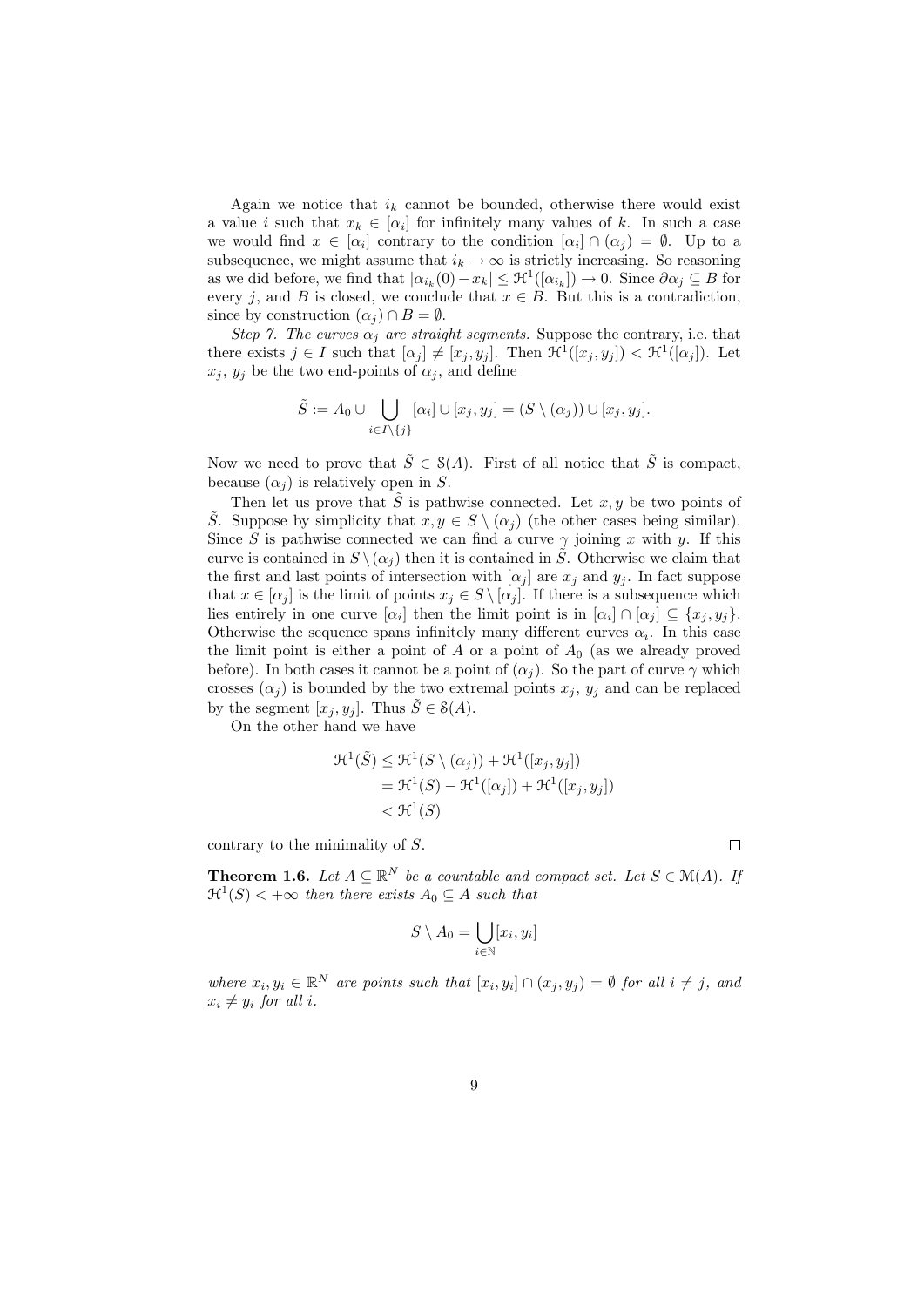*Proof.* Let  $C_i$  with  $i \in I$  be the family of connected components of  $S \setminus A$  and define

$$
S_i := \overline{C_i}
$$
  

$$
A_i := S_i \cap A.
$$

Step 1. We claim that  $\mathfrak{H}^1(C_i) > 0$  for all  $i \in I$ . Suppose by contradiction that  $\mathfrak{H}^1(C_i) = 0$  for some  $i \in I$ . Since  $C_i$  is a connected component this would mean that  $C_i$  is a singleton  $C_i = \{x\}$ . Notice that  $S \setminus A$  is locally connected because  $S$  is locally connected by Lemma 1.3, and  $A$  is closed. Therefore, every connected component  $C_i$  is relatively open in  $S \setminus A$ . Hence there exists  $r > 0$ such that  $B_r(x) \cap (S \setminus A) = B_r(x) \cap S = \{x\}$  and since S is connected, this implies that  $S = \{x\}$  which is a trivial case.

As a consequence we find that  $I$  is at most countable, otherwise we would have

$$
\mathcal{H}^1(C) \ge \sum_{i \in I} \mathcal{H}^1(C_i) = +\infty.
$$

Step 2. We prove that (recall that  $S_i := C_i$ )

$$
S=\overline{\bigcup_{i\in I}S_i}.
$$

Simply notice that  $S = \overline{S \setminus A}$  because A is a countable set and  $S \supseteq A$  is closed and connected. Hence we have

$$
S = \overline{S \setminus A} = \overline{\bigcup_{i \in I} C_i} = \overline{\bigcup_{i \in I} \overline{C_i}}.
$$

Step 3. For all  $i \in I$  we have  $S_i = C_i \cup A_i$ . First we will prove that  $C_i \cup A$  is closed. Take any sequence  $x_k \in C_i \cup A$  such that  $x_k \to x$ . Clearly  $x \in S$  since S is closed. If, by contradiction,  $x \notin C_i \cup A$  then  $x \in C_j$  for some  $j \neq i$ . Hence we would have that every neighbourhood of x contains points of  $C_i$ . Hence  $S \setminus A$ would not be locally connected, because every neighbourhood of  $x$  intersects two different connected components of  $S \setminus A$ . This leads to a contradiction.

As a consequence  $S_i = \overline{C_i} \subseteq C_i \cup A$ . And by definition of  $A_i$  we find that  $S_i \subseteq C_i \cup A_i$ . The reverse inclusion is trivial, so we conclude that  $S_i = C_i \cup A_i$ . Step 4. We prove that  $S_i \in \mathcal{M}(A_i)$ . Let  $S'_i \in \mathcal{S}(A_i)$  be any competitor to  $S_i$ and construct a competitor to  $S$  as:

$$
S' := (S \setminus C_i) \cup S'_i.
$$

Since  $S \setminus A$  is locally connected,  $C_i$  is relatively open in  $S \setminus A$  and also in S. Hence  $S'$  is compact.

We claim that S' is pathwise connected. Fix a point  $x_0 \in A_i$  and consider any point  $x \in S'$ , we want to find a path connecting  $x_0$  to x. We have two possibilities: either  $x \in S \setminus C_i$  or  $x \in S'_i$ . If  $x \in S \setminus C_i$ , since S is pathwise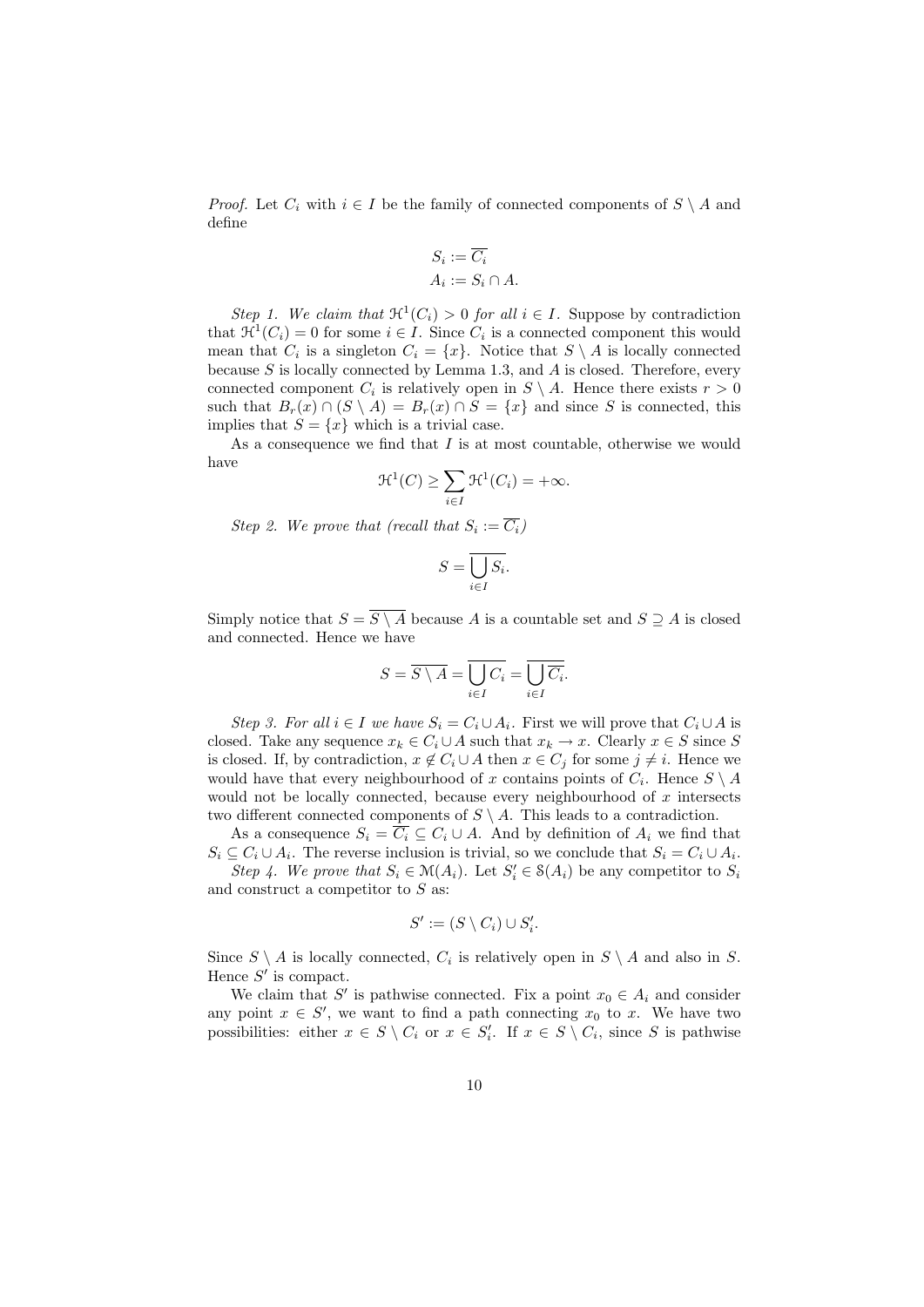connected we can find a continuous curve  $\gamma: [0, 1] \to S$  with  $\gamma(0) = x$  and  $\gamma(1) = x_0$ . Then we restrict the curve to the interval  $[0, \bar{t}]$  where

$$
\bar{t} := \min\{t \in [0,1] \colon \gamma(t) \in \overline{C_i}\}.
$$

Clearly  $\gamma([0, \bar{t}]) \subseteq S \setminus C_i$  and  $y := \gamma(\bar{t}) \in \partial_S C_i = S_i \setminus C_i$ . In the previous Step we proved that  $S_i \setminus C_i = A_i$ , so we have  $y \in A_i$ . Now  $y, x_0 \in A_i \subseteq S'_i$  and since  $S_i'$  is pathwise connected we can find a curve joining y to  $x_0$  in  $S_i'$ . Hence we have found a curve joining  $x$  to  $x_0$  in  $S'$ . This completes the case when  $x \in S \setminus C_i$ . The other case, namely  $x \in S'_i$  is easier, since  $x, x_0 \in S'_i$  and  $S'_i$  is pathwise connected. This concludes the proof that  $S'$  is connected.

So  $S' \in \mathcal{S}(A)$  is a competitor to  $S \in \mathcal{M}(A)$  therefore  $\mathcal{H}^1(S') \geq \mathcal{H}^1(S)$ . As a consequence, we have

$$
\mathcal{H}^1(S_i') \geq \mathcal{H}^1(S') - \mathcal{H}^1(S \setminus C_i) \geq \mathcal{H}^1(S) - \mathcal{H}^1(S \setminus C_i) = H^1(C_i) = H^1(S_i).
$$

Since this is true for every  $S_i' \in \mathcal{S}(A_i)$  we conclude that  $S_i \in \mathcal{M}(A_i)$ .

Step 5. Conclusion. Applying Theorem 1.5 we know that each component  $S_i$  apart from a set  $A_0^i$ , is a countable union of segments which can only meet on the end points. Also we know that also the points of  $A_i$  do not meet the interior of the segments. Hence we define

$$
A_0 := A \setminus \bigcup_{i \in I} S_i
$$

and notice that  $S \setminus A_0 = \bigcup_i S_i$  is an at most countable union of segments which can only meet on the end points.  $\Box$ 

#### 2 An alternative formulation

We could weaken the formulation of the problem to include cases when the set A to be connected might have full measure. Such a formulation has been considered in [2].

Let A be a compact subset of  $\mathbb{R}^n$ . We define

- $\mathcal{S}'(A) := \{ S \subseteq \mathbb{R}^N : S \text{ is compact and connected, and } S \cup A \text{ is connected} \}$
- $\mathcal{M}'(A) := \{ S \in \mathcal{S}'(A) : \mathcal{H}^1(S) \leq \mathcal{H}^1(S') , \forall S' \in \mathcal{S}'(A) \}.$

Theorem 1.1 can be easily adapted to prove existence in this formulation. Also we have:

**Theorem 2.1.** Suppose that A is a compact subset of  $\mathbb{R}^N$  with a finite number of connected components. Then every minimizer  $S \in \mathcal{M}'(A)$  is a finite graph with straight edges.

*Proof.* Let  $A_1, \ldots, A_m$  be the connected components of A. Clearly a minimizer  $S \in \mathcal{M}'(A)$ , must touch every component  $A_k$  otherwise  $S \cup A$  would not be connected. Choose a point  $a_k \in S \cap A_k$  for all  $k = 1, \ldots, m$  and let  $A' =$  $\{a_1, \ldots, a_m\}$ . Then it is easy to show that  $S \in \mathcal{M}(A')$ . So we conclude by applying Theorem 1.6.  $\Box$